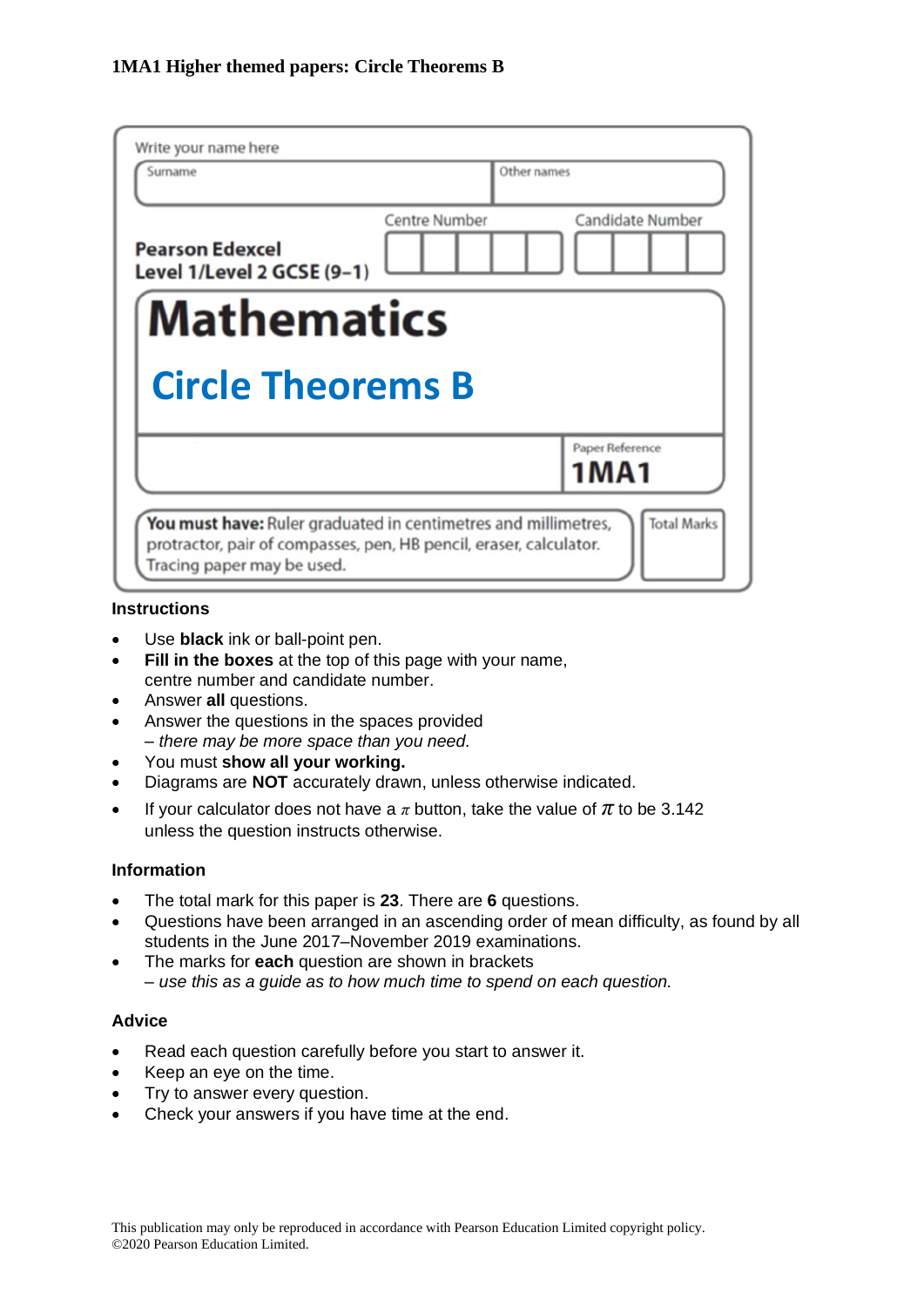# **1MA1 Higher themed papers: Circle Theorems B**

**1** *A*, *B*, *C* and *D* are four points on the circumference of a circle. **15** *A*, *B*, *C* and *D* are four points on the circumference of <sup>a</sup> circle.



*AEC* and *BED* are straight lines. *AEC* and *BED* are straight lines.

Prove that triangle *ABE* and triangle *DCE* are similar. You must give reasons for each stage of your working. Prove that triangle *ABE* and triangle *DCE* are similar. You must give reasons for each stage of your working.

**(Total for Question 1 is 3 marks)**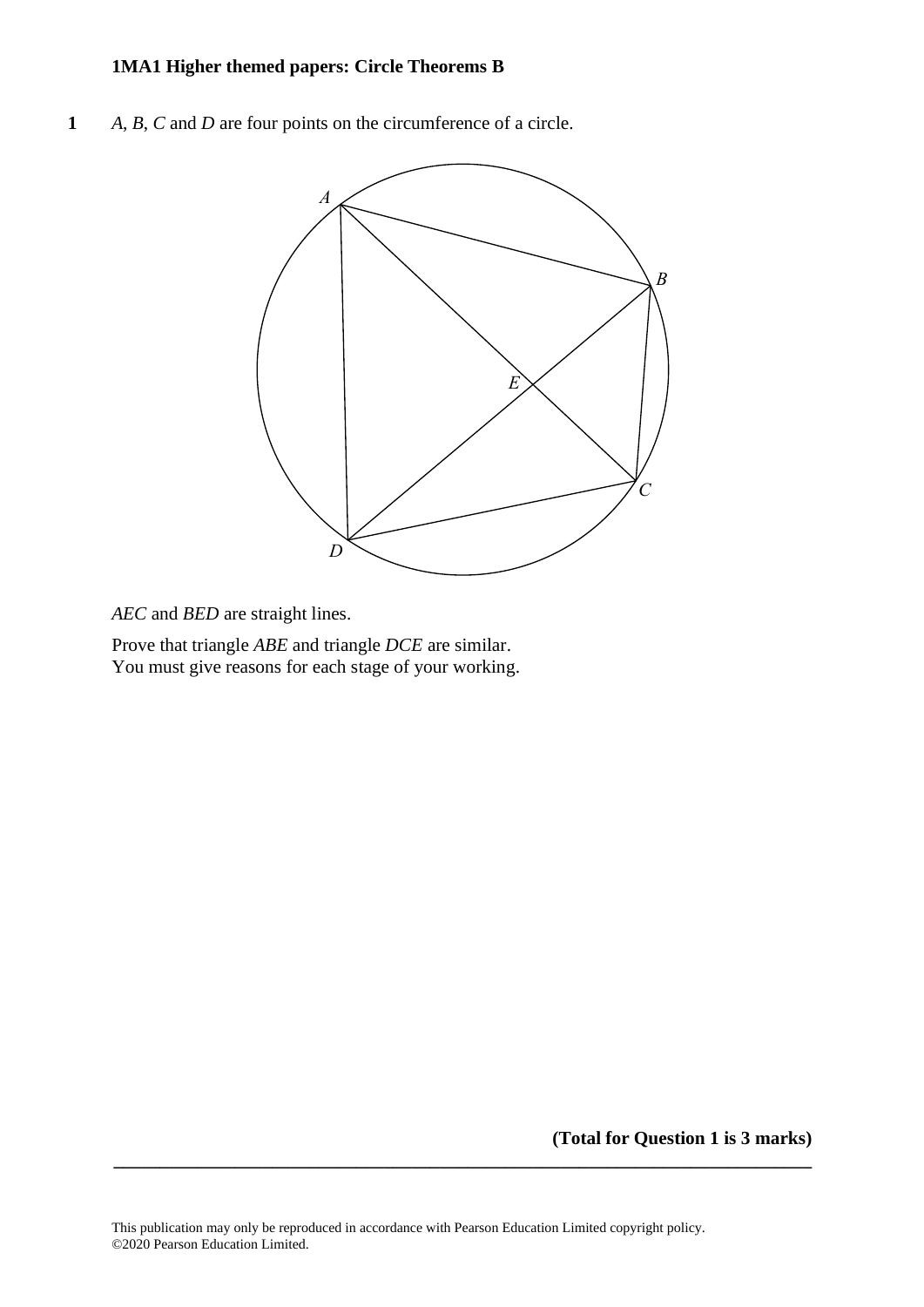### **1MA1 Higher themed papers: Circle Theorems B**



**2** *A*, *B*, *C* and *D* are four points on a circle. **22** *A*, *B*, *C* and *D* are four points on <sup>a</sup> circle.



*AEC* and *DEB* are straight lines.

Triangle *AED* is an equilateral triangle. Triangle *AED* is an equilateral triangle.

Prove that triangle *ABC* is congruent to triangle *DCB*. Prove that triangle *ABC* is congruen<sup>t</sup> to triangle *DCB*.

**(Total for Question 2 is 4 marks)**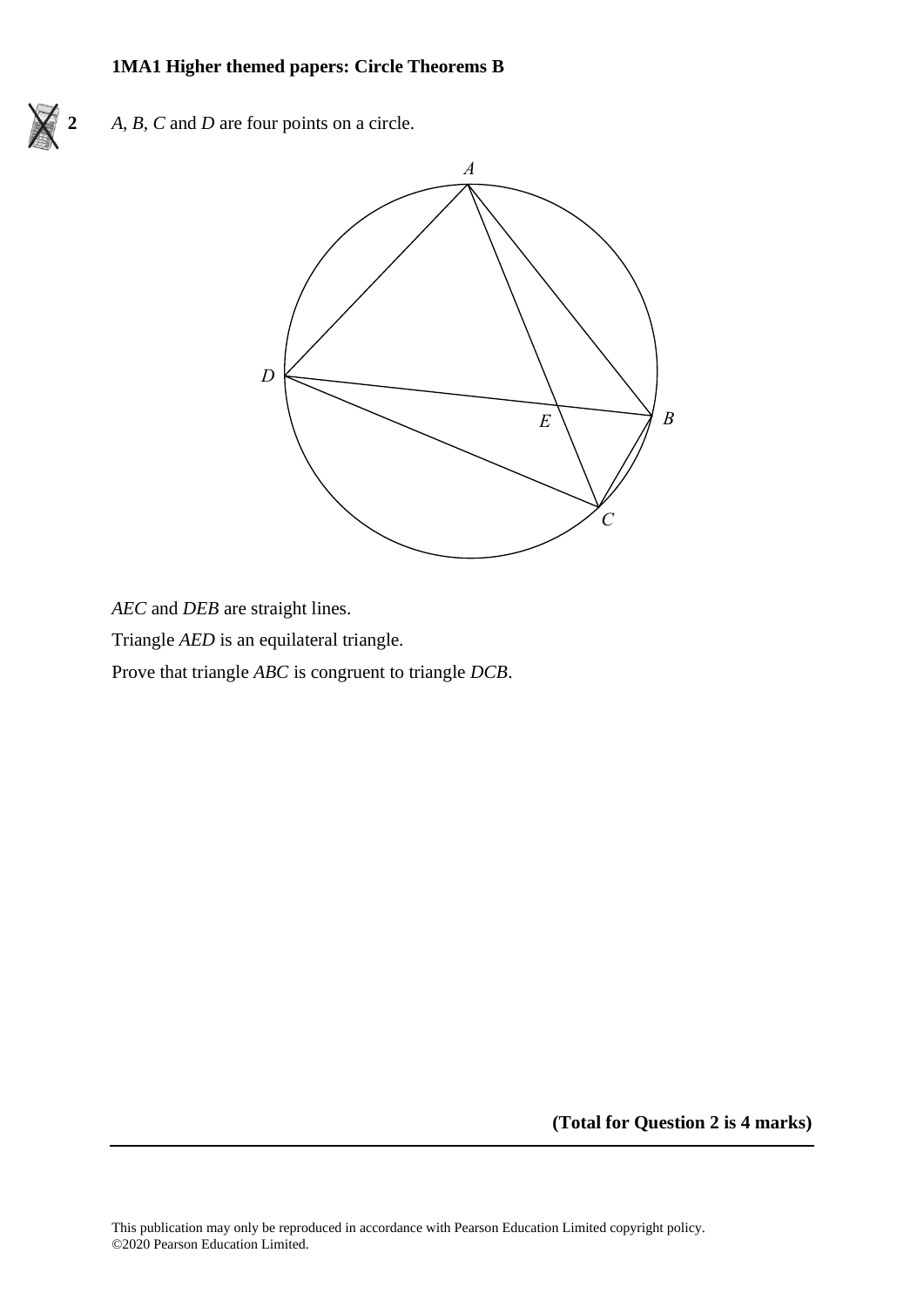

*A*, *B* and *C* are points on the circumference of a circle, centre *O*. *A B C O AOB* is a diameter of the circle. *AOB*

Prove that angle *ACB* is 90° You must not use any circle theorems in your proof.

**(Total for Question 3 is 4 marks)**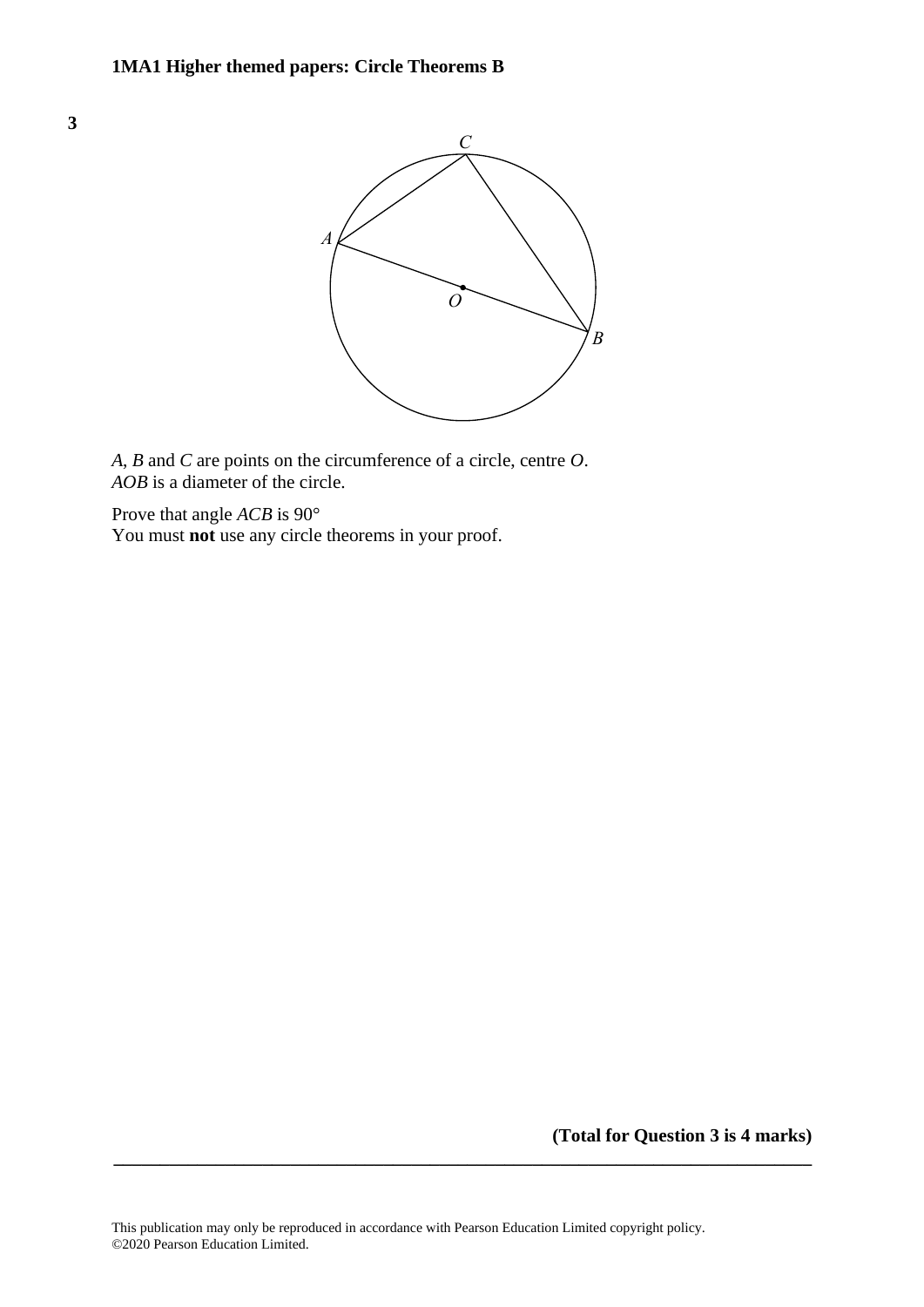**4 21**



*A*, *B*, *R* and *P* are four points on a circle with centre *O*. *A*, *B*, *R* and *P* are four points on <sup>a</sup> circle with centre *O*. *A*, *O*, *R* and *C* are four points on a different circle. *A*, *O*, *R* and *C* are four points on <sup>a</sup> different circle. The two circles intersect at the points *A* and *R*. The two circles intersect at the points *A* and *R*.

*CPA*, *CRB* and *AOB* are straight lines. *CPA*, *CRB* and *AOB* are straight lines.

Prove that angle *CAB* = angle *ABC*. Prove that angle *CAB* <sup>=</sup> angle *ABC*.

**(Total for Question 4 is 4 marks)**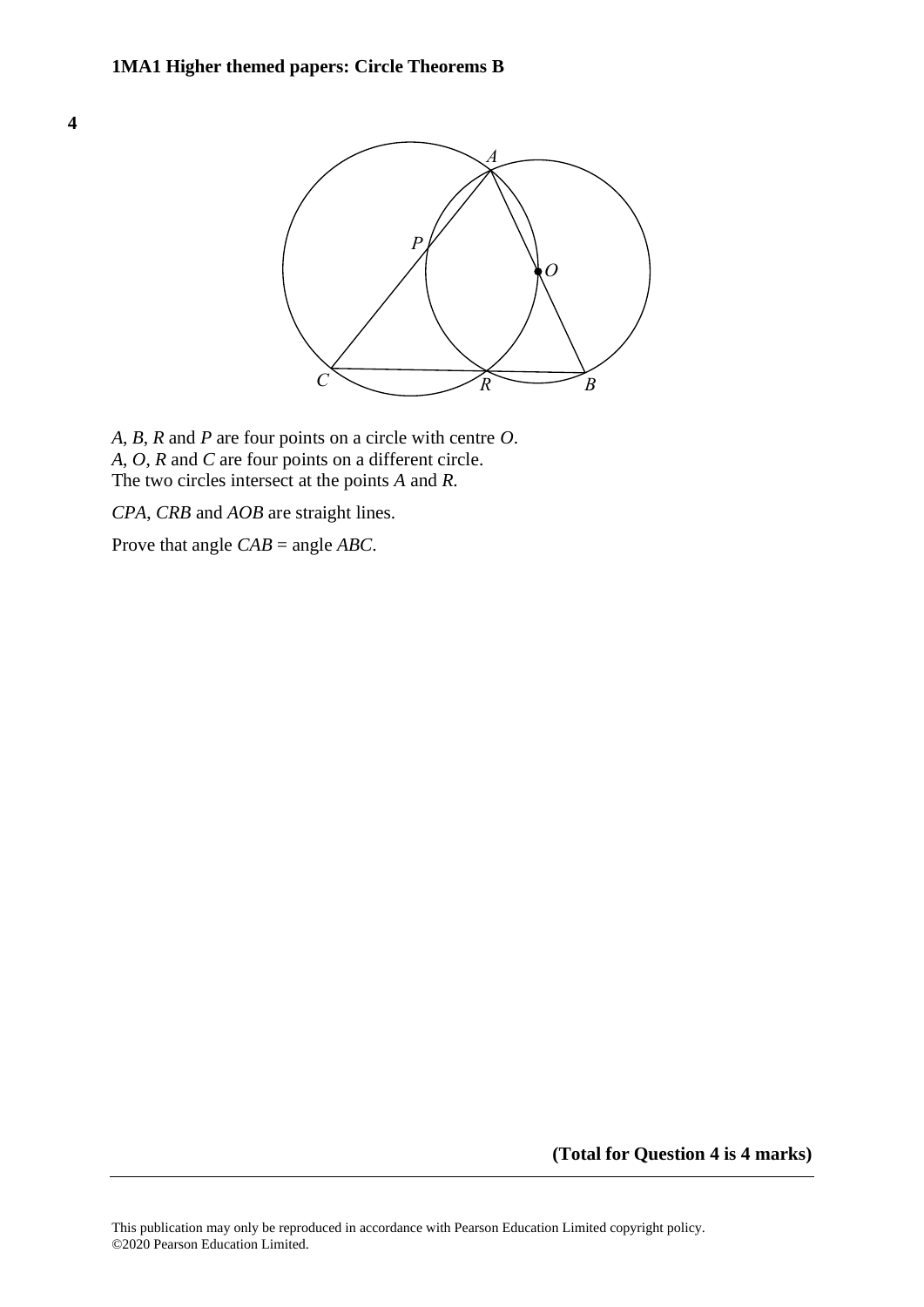# **1MA1 Higher themed papers: Circle Theorems B**

**5** *A*, *B*, *C* and *D* are points on the circumference of a circle, centre *O*.



Prove that the sum of angle *ABC* and angle *ADC* is 180°

**(Total for Question 5 is 4 marks)**